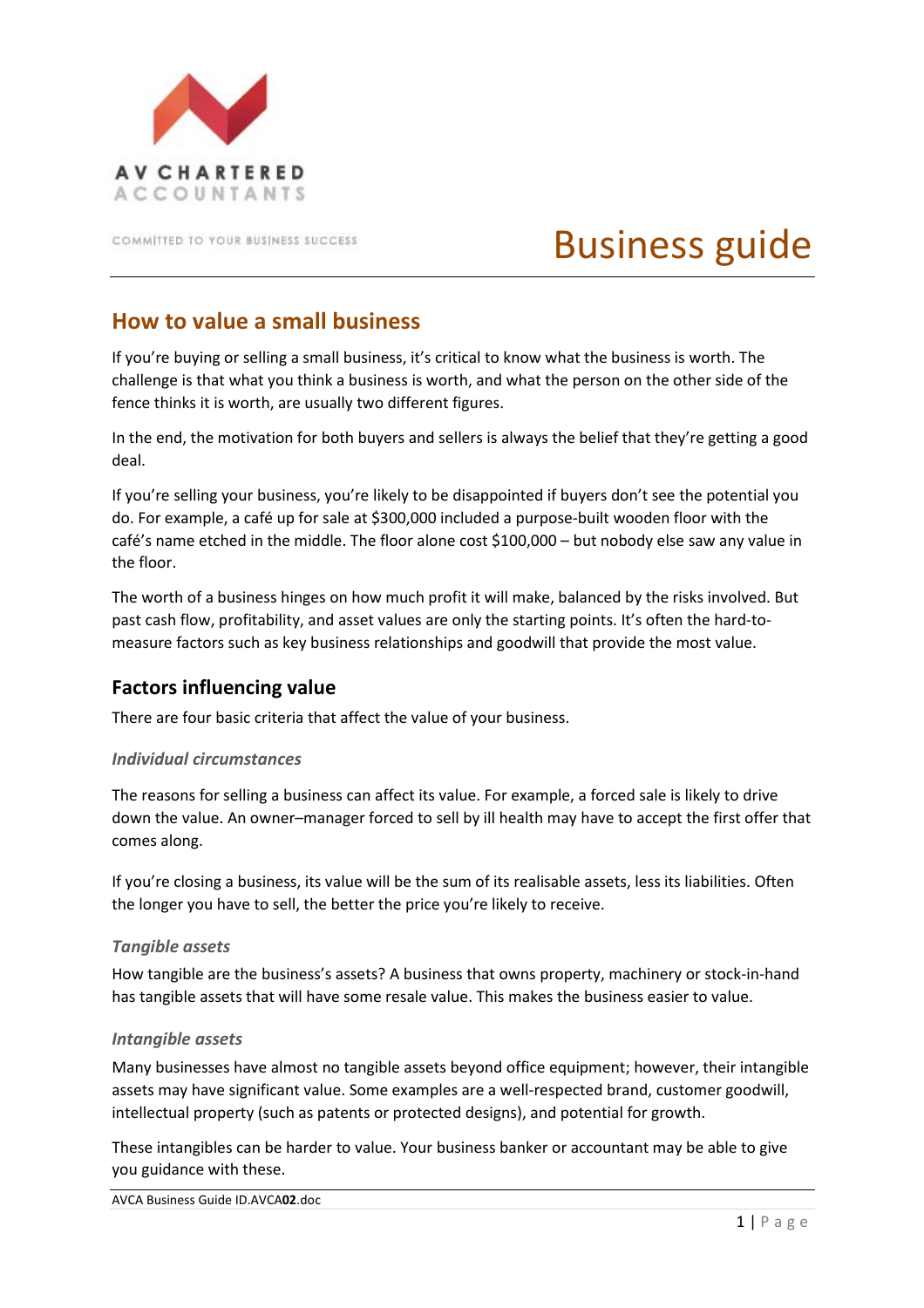#### *Length of time*

The longer the business has been operating, the better, because it will have a proven track record and cash flow, and possibly loyal customers who provide repeat business.

Be wary of young businesses for sale (between one and two years), as they may be experiencing current popularity (like bars and cafés can do) before the market turns away.

## **Valuation techniques**

Remember, the true value of a business is always what someone is willing to pay for it. To arrive at this figure, buyers use various valuation methods, usually to give a sense of reassurance that they are not paying too much. The main methods are as follows:

#### *Asset valuations*

Add up the assets of a business, subtract the liabilities, and you have an asset valuation – nice and simple. So if a business has \$500,000 in machinery and equipment, and owes \$50,000 on outstanding invoices, the asset value of the business is \$450,000.

As a buyer, you could decide to just buy the assets of a business rather than take over the business as a going concern. This way, any outstanding debts or tax payments are all payable by the previous owner.

Use an asset valuation if you own, or are interested in, a stable, asset-rich business. The starting point for an asset valuation is the assets listed in the accounts. This is known as the 'net book value' (NBV) of the business.

You then refine the NBV figures for the major items, to reflect economic reality. Take into account:

- Debts to the business that are clearly not going to be paid.
- Property or other fixed assets that may have changed in value.
- Old or obsolete stock that may need to be sold at a discount.

Intangible items, such as software development costs, are usually excluded.

#### *Price earnings ratio*

The price earnings ratio (P/E ratio) is the value of a business divided by its profits after tax. For example, a company with a share price of \$40 per share and earnings per share after tax of \$8 would have a P/E ratio of 5 (\$40/8 = 5).

When you're valuing a business, you can use this equation:

Value = Earnings after tax  $\times$  P/E ratio.

Once you've decided on the appropriate P/E ratio to use, you multiply the business's most recent profits after tax by this figure. For example, using a P/E ratio of 6 for a business with post-tax profits of \$100,000 gives a business valuation of \$600,000.

#### *What P/E ratio to use?*

Deciding on an appropriate P/E ratio to use is not easy and you'll have to justify your choice of P/E ratio to a potential buyer (or seller) or anyone providing financial assistance.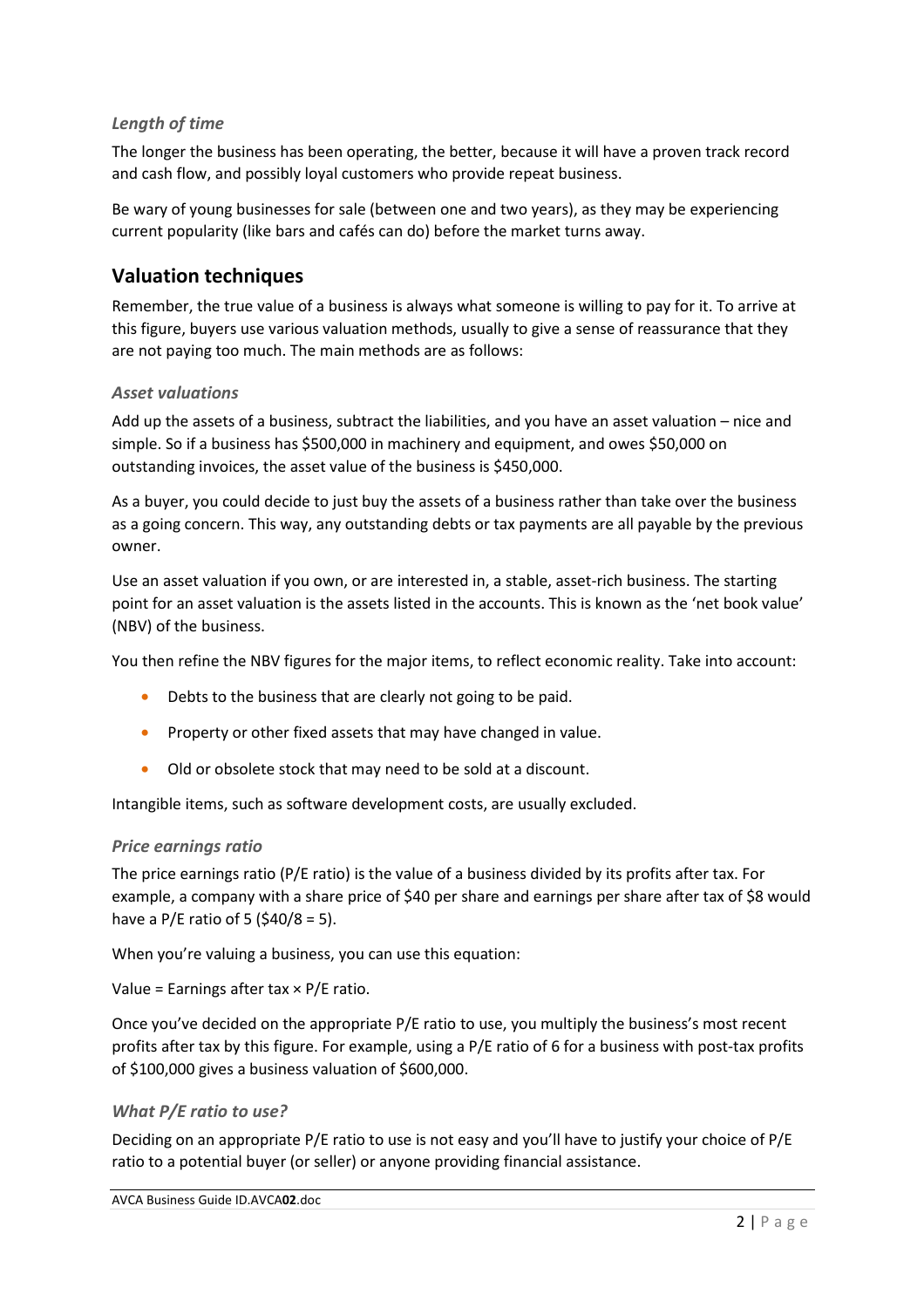Some industries have 'standard' P/E ratios for valuing a business, so ask your business broker or accountant if there are industry averages you can use.

Also try contacting your industry association or Chamber of Commerce for their advice on determining the most appropriate P/E ratio. Another possible source of guidance is the financial section in newspapers that gives historic P/E ratios for listed companies.

#### *Entry cost valuation*

Rather than buy a business, you could start a similar venture from scratch. An entry cost valuation reflects what this process would cost you. To make an entry cost valuation, calculate the cost to the business of:

- Purchasing or financing its assets.
- Developing products or services.
- Recruiting and training the employees.
- Building up a customer base.

This allows you to make a comparative assessment. Suppose you calculate that it would:

- Cost \$500,000 to buy the set-up equipment.
- Cost \$50,000 a month for overheads.
- Require 12 months' trading to get a customer base.

A business that already has all of the above is worth at least \$1.1m (\$500,000 for equipment, and \$600,000 overheads for 12 months).

You can now factor in any cost savings you could make, such as use of better technology, setting up in a less expensive area, or other cheaper alternatives.

### **Industry rules of thumb**

In some industry sectors, buying and selling businesses is common. This has led to industry-wide rules of thumb. These rules of thumb are dependent on factors other than profit. For example:

- **Turnover** for a computer maintenance business or a mail-order business.
- **Number of customers** for a mobile phone airtime provider.
- **Number of outlets** for a real estate agency business.

Buyers will work out what the business is worth to them.

Take the example of a computer maintenance business with 10,000 contracts but no profits. To one buyer, the business may be worth comparatively little.

However, a larger competitor may pay \$100 per contract to buy the business. This is because it could merge the two businesses and make larger profits.